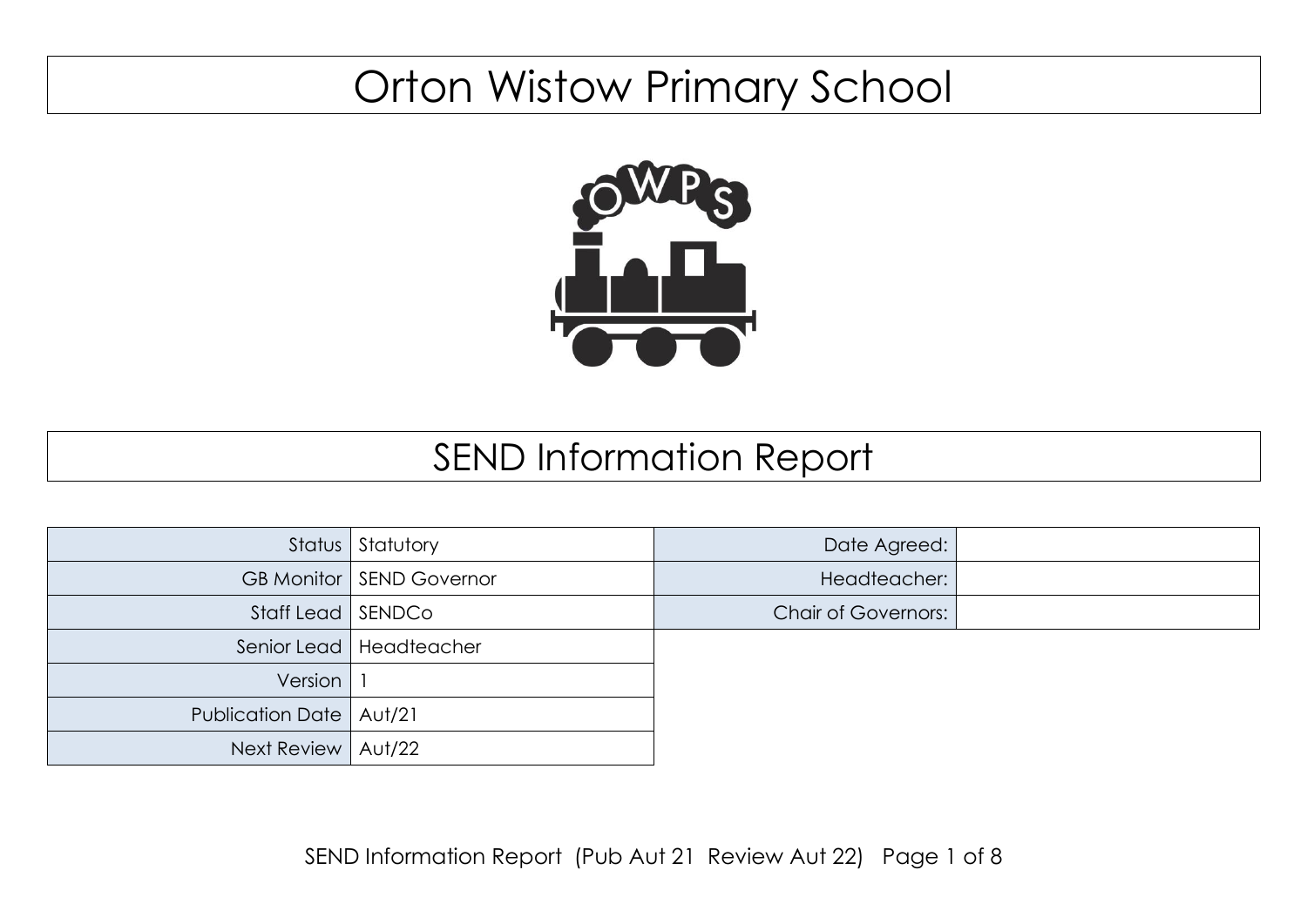## **SEND PROVISION / SCHOOL OFFER**

- Orton Wistow Primary School is committed to all pupils, regardless of their specific needs, making the best possible progress. We have access to a range of professional services provided by the Local Authority which include the Advisory teaching services for Autism and ADHD and the Specialist teaching services for Sensory (Hearing and/or Vision Impairment and Physical Support. We also commission services from 'Futures in Mind', who provide a bespoke psychological service and Support for Learning, who have been working as an educational consultancy service since 2003, providing individual assessments of literacy and/or maths difficulties.

As an inclusive school, we offer the following 'additional and different' arrangements to support children with SEND. This provision is over and above 'Quality First Teaching' which is the entitlement for all children.

Children in our school will get support that is specific to their individual needs. This may all be provided by the class teacher or may involve:

- Advice and support from the School's SEND Co-ordinator and other members of staff within the school.
- Staff who visit the school from the Local Authority central services such as the Specialist Teachers for autism, ADHD or from the Sensory Service (for students with a hearing, visual or physical need).
- Staff who visit from outside agencies such as the Speech and Language Therapy (S&LT) Service, Occupational Therapy Service (OT), Futures in Mind, Support for Learning and the Emotional Health and Wellbeing Service.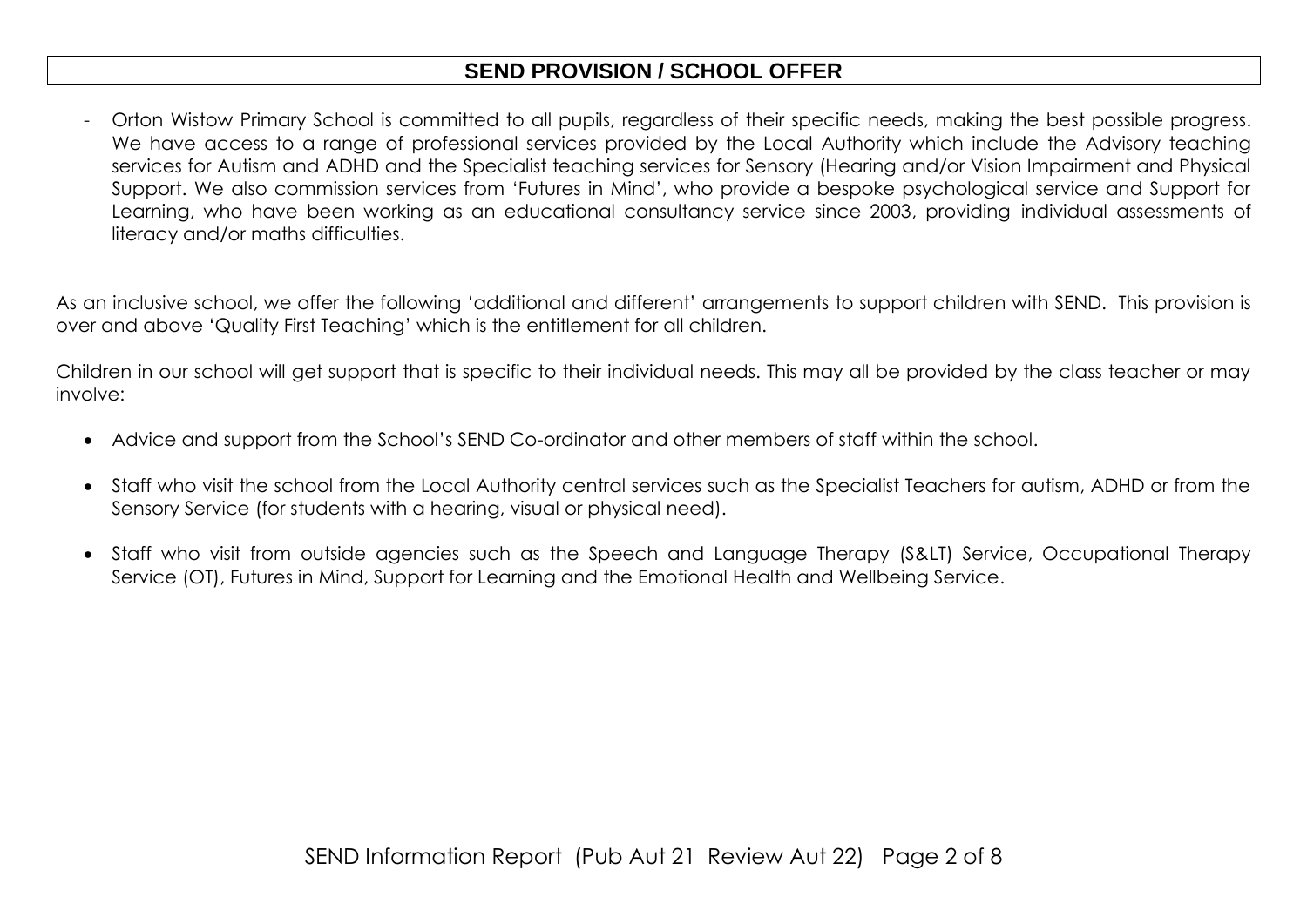## **A GUIDE TO OUR PROVISION AT ORTON WISTOW PRIMARY SCHOOL**

| <b>Identification of SEND at our School</b>                                                                                      |                                                                                                                                                                                                                                                                                                                                                                                                                                                                                                                                                                                                                |
|----------------------------------------------------------------------------------------------------------------------------------|----------------------------------------------------------------------------------------------------------------------------------------------------------------------------------------------------------------------------------------------------------------------------------------------------------------------------------------------------------------------------------------------------------------------------------------------------------------------------------------------------------------------------------------------------------------------------------------------------------------|
| Our school identifies children with<br>special educational needs/ disability<br>(SEND) by                                        | Parental nomination<br>$\bullet$<br>Teacher identification<br>$\bullet$<br>Special Educational Need and Disability Co-ordinator (SENDCo) identification<br>$\bullet$<br>In liaison with external agencies and/or other professionals (e.g. medical professionals, speech and language<br>$\bullet$<br>therapists etc.)<br>At transitions meetings with early years providers<br>$\bullet$<br>School transfer information<br>$\bullet$<br>Monitoring and assessment information (tracking of progress)<br>$\bullet$<br>Screening assessments (e.g. PhAB, Dyslexia Screening Test, Vernon, Salford)<br>$\bullet$ |
| We encourage you to raise your<br>concerns by                                                                                    | Discussing them with your child's class teacher and/or the school SENDCo.                                                                                                                                                                                                                                                                                                                                                                                                                                                                                                                                      |
| Our school has specialist provision for<br>children with                                                                         | We do not currently offer any specialist provision.                                                                                                                                                                                                                                                                                                                                                                                                                                                                                                                                                            |
| Support for your Child/ Young Person                                                                                             |                                                                                                                                                                                                                                                                                                                                                                                                                                                                                                                                                                                                                |
| The education plan for your child will<br>be explained to you and overseen by                                                    | Their class teacher and co-ordinated by the SENDCo                                                                                                                                                                                                                                                                                                                                                                                                                                                                                                                                                             |
| Staff who may be working with your<br>child are                                                                                  | SENDCo, Class teacher, Teaching Assistants (class-based or through specific group or individual interventions),<br>Assistant SENDCo or the Learning Mentor                                                                                                                                                                                                                                                                                                                                                                                                                                                     |
| We monitor the effectiveness of our<br>SEND arrangements/ provision by<br>The roles and responsibilities of our<br>governors are | Pupil interviews, parental interviews, progress data, provision mapping (a tool we use to record the additional support<br>that children receive across school), monitoring the quality of teaching and learning including specific interventions.<br>Understand how the school identifies children with SENDCo and what happens next<br>$\bullet$                                                                                                                                                                                                                                                             |
|                                                                                                                                  | Understand how the school allocates and spends SEND funding, and who is responsible for this<br>$\bullet$                                                                                                                                                                                                                                                                                                                                                                                                                                                                                                      |
|                                                                                                                                  | Support the review process of the school's SEND policy and ensure that the SEND provision reflects the changing<br>$\bullet$<br>needs of the school, its circumstances and the law                                                                                                                                                                                                                                                                                                                                                                                                                             |
|                                                                                                                                  | Develop good relationships with school staff, especially the Headteacher and the SENDCo<br>$\bullet$                                                                                                                                                                                                                                                                                                                                                                                                                                                                                                           |
|                                                                                                                                  | Nominate a governor with responsibility for SEND to meet with the SENDCo at least once per term<br>$\bullet$                                                                                                                                                                                                                                                                                                                                                                                                                                                                                                   |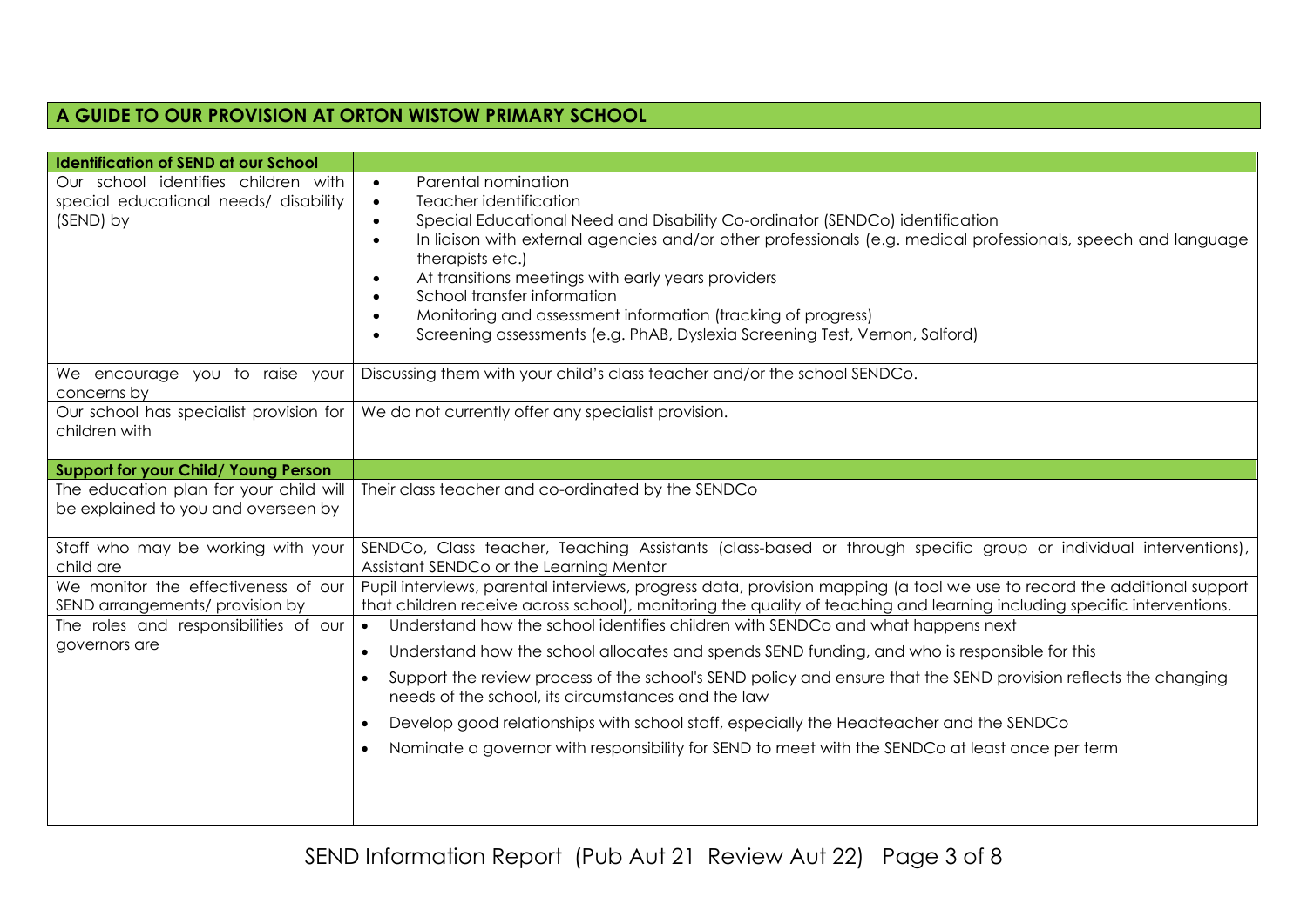| <b>Curriculum Concerns</b>                                                                                                                                                                                                     |                                                                                                                                                                                                                                                                                                                                                                                                                                                                                                                                                                                                                                                                                                                                                                                                                 |  |
|--------------------------------------------------------------------------------------------------------------------------------------------------------------------------------------------------------------------------------|-----------------------------------------------------------------------------------------------------------------------------------------------------------------------------------------------------------------------------------------------------------------------------------------------------------------------------------------------------------------------------------------------------------------------------------------------------------------------------------------------------------------------------------------------------------------------------------------------------------------------------------------------------------------------------------------------------------------------------------------------------------------------------------------------------------------|--|
| Our approach to differentiation is to                                                                                                                                                                                          | Ensure that all pupils have learning pitched at the appropriate level to enable them to access all aspects of the<br>curriculum through the use of: pre-teaching, level of adult support, resources and differentiation e.g. tasks, modified<br>materials, teaching in ability groups, use of ICT.                                                                                                                                                                                                                                                                                                                                                                                                                                                                                                              |  |
| Extra support is allocated according<br>to                                                                                                                                                                                     | Whether the school identifies that a child requires some additional support based on their level of need or following<br>recommendations/programmes set by external specialists for children who have an identified or specific difficulty<br>(e.g. Speech and Language Therapy programme, Occupational Therapy programme, physiotherapy programmes,<br>Educational Psychology, outreach teachers, specialist dyslexia teachers, health professionals etc.)                                                                                                                                                                                                                                                                                                                                                     |  |
| <b>Partnership: Planning, Monitoring and Review</b>                                                                                                                                                                            |                                                                                                                                                                                                                                                                                                                                                                                                                                                                                                                                                                                                                                                                                                                                                                                                                 |  |
| We offer the following opportunities, in<br>addition to the normal reporting<br>arrangements, to parents/ carers and<br>children to discuss progress, to plan<br>and review support, specific<br>approaches and/or programmes. | Assess, Plan, Do, Review map review (termly)<br>$\bullet$<br>Opportunity to meet with SENDCo at any time<br>$\bullet$<br>Opportunity to discuss a report received by an external agency or professional<br>$\bullet$<br>Opportunity to discuss next steps towards applying for an Education, Health and Care Plan<br>$\bullet$<br>Children can access the SENDCo or Learning Mentor to discuss their own needs and opinions                                                                                                                                                                                                                                                                                                                                                                                     |  |
| <b>General Support for Wellbeing</b>                                                                                                                                                                                           |                                                                                                                                                                                                                                                                                                                                                                                                                                                                                                                                                                                                                                                                                                                                                                                                                 |  |
| Our school offers pastoral, medical<br>and social support to the children by                                                                                                                                                   | Access to the Learning Mentor - focusing on social, emotional, mental health and behaviour needs and<br>$\bullet$<br>concerns<br>Our whole school Behaviour Management Policy<br>$\bullet$<br>Access to the School Nursing Service<br>$\bullet$<br>Referrals to a range of external agencies who work directly with children, young people and their families who<br>require support (e.g. Sleep Right, the Emotional Health and Wellbeing service, YOUNITED, Families First etc.)<br>A whole school ethos which supports and understands children's individual pastoral, social and medical needs<br>Breakfast Club and After School Club provision on the school site<br>Dedicated and supportive staff team<br>$\bullet$<br>Care Plans for children requiring medical support and/or medication<br>$\bullet$ |  |
| We encourage the children to<br>contribute their views by                                                                                                                                                                      | Talking to their class teacher if they have any worries or concerns<br>$\bullet$<br>Working with our Learning Mentor<br>Contributing to reviews of their own education and the support they receive<br>$\bullet$<br>Contributing to their Family Group discussions                                                                                                                                                                                                                                                                                                                                                                                                                                                                                                                                              |  |
| <b>Specialist Services/ Expertise Available</b>                                                                                                                                                                                |                                                                                                                                                                                                                                                                                                                                                                                                                                                                                                                                                                                                                                                                                                                                                                                                                 |  |
| We employ specialist staff in the areas<br>Οf                                                                                                                                                                                  | A Learning Mentor who works directly with children who are experiencing social, emotional and behavioural<br>difficulties<br>A teaching assistant who has a specific qualification in supporting children with speech, language and<br>communication needs<br>• A teaching assistant who is trained to administer the Paston Pack assessment to support children who are                                                                                                                                                                                                                                                                                                                                                                                                                                        |  |

SEND Information Report (Pub Aut 21 Review Aut 22) Page 4 of 8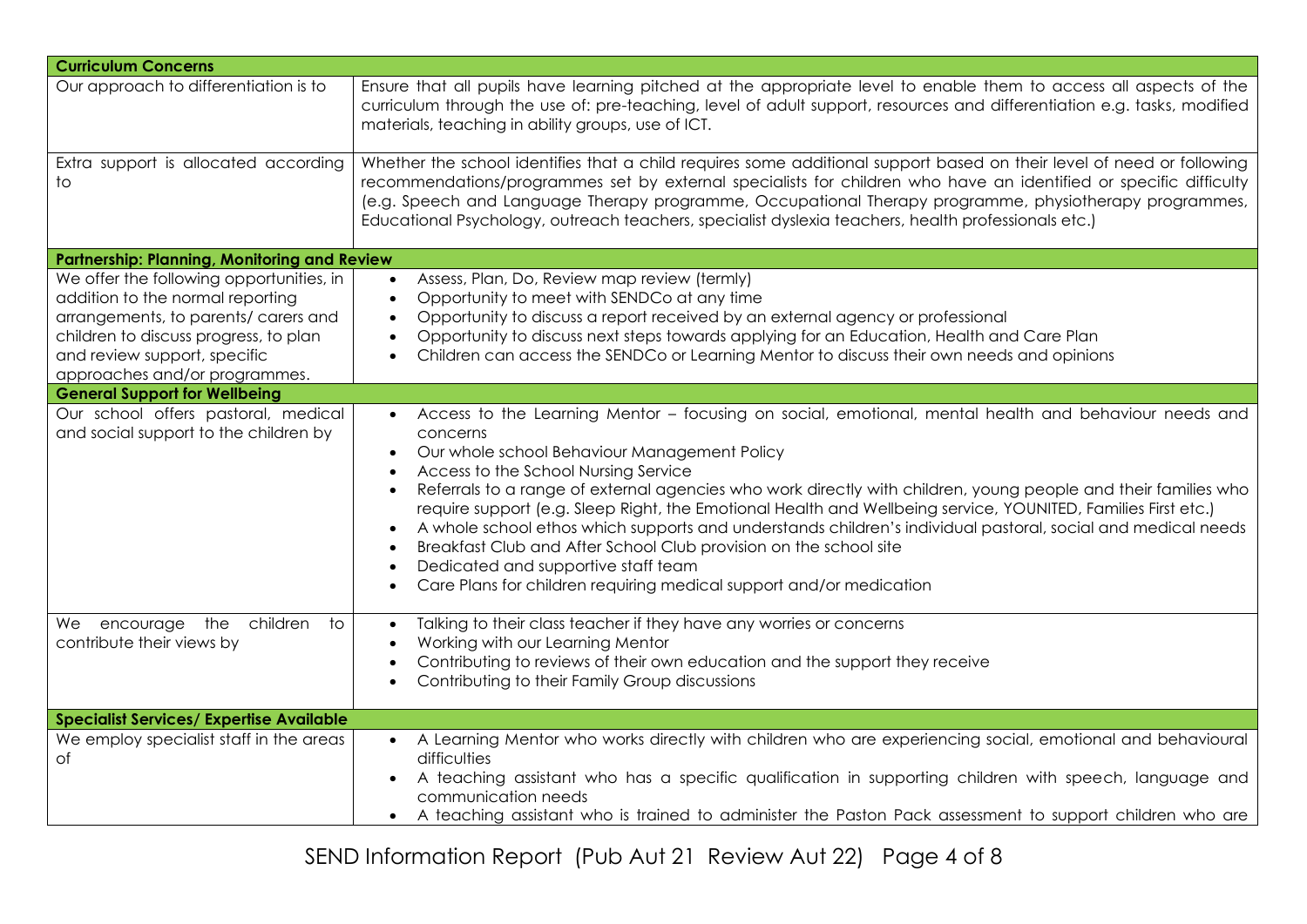|                                                         | experiencing sensory, physical or motor difficulties<br>A teaching assistant who is trained to administer the Southfields Pack assessment to support children who are<br>$\bullet$<br>experiencing speech, language and communication difficulties<br>Four specialist support teaching assistants who have significant experience in delivering intervention<br>programmes                                                                                                                                                                                                                                                                                                                                |
|---------------------------------------------------------|-----------------------------------------------------------------------------------------------------------------------------------------------------------------------------------------------------------------------------------------------------------------------------------------------------------------------------------------------------------------------------------------------------------------------------------------------------------------------------------------------------------------------------------------------------------------------------------------------------------------------------------------------------------------------------------------------------------|
| Our school accesses the following<br>services           | Those provided through the Local Authority (Specialist Teacher Team, the HUBS providing specialist and<br>enhanced provision, Parent Partnership Officer, Pupil Referral Service, Children's Social Care, the Early Help<br>Team)<br>Those provided through the Cambridgeshire and Peterborough Health Trust (Community Paediatrician, the<br>Neurodevelopment Service, Physiotherapy Service, Paediatric Occupational Therapy Team, Speech and<br>Language Therapy Service, School Nursing Team, the Emotional Health and Wellbeing service, YOUNITED)<br>Independent/Private Services (Futures in Mind, Support for Learning, Families First, Relate, Sleep Right, Drink and<br>$\bullet$<br>Drugsense) |
|                                                         |                                                                                                                                                                                                                                                                                                                                                                                                                                                                                                                                                                                                                                                                                                           |
| <b>Training</b>                                         |                                                                                                                                                                                                                                                                                                                                                                                                                                                                                                                                                                                                                                                                                                           |
| We have staff who have the following<br>qualifications. | The SENDCo holds the National Award for SEN Co-ordination.<br>The SENDCo holds Level 1 BSL<br>$\bullet$<br>The SENDCo and the Deputy Head Teacher are part of the Connected Communities project. We are a<br>$\bullet$<br>Champion School.<br>A teaching assistant holds Level 3 ELKLAN Speech and Language support for 5-11<br>Our Learning Mentor holds: CWDC (Children's Workforce Development Council) Level 3/4 Generic Modules;<br>Webster Stratton Parenting Programme; Level 2 Certificate in Counselling Skills;                                                                                                                                                                                 |
| Staff have recently attended the<br>following training. | Connected Communities School Champion training<br>$\bullet$<br>Super Speech training<br>$\bullet$<br>Steve Russell behaviour training<br>$\bullet$<br><b>Emotion Coaching</b><br>$\bullet$<br>ASD refresher training<br>$\bullet$<br>ADHD refresher training<br>Angry Children<br>$\bullet$<br>Precision teaching<br>$\bullet$<br>All staff undertook a range of online training during school closure of April/May 2020, including ASD, ADHD,<br>$\bullet$<br>dyslexia<br>Understanding Children and Young People's Mental Health<br>Therapeutic Crisis Intervention for Schools<br>Five Ways to Wellbeing<br>$\bullet$                                                                                  |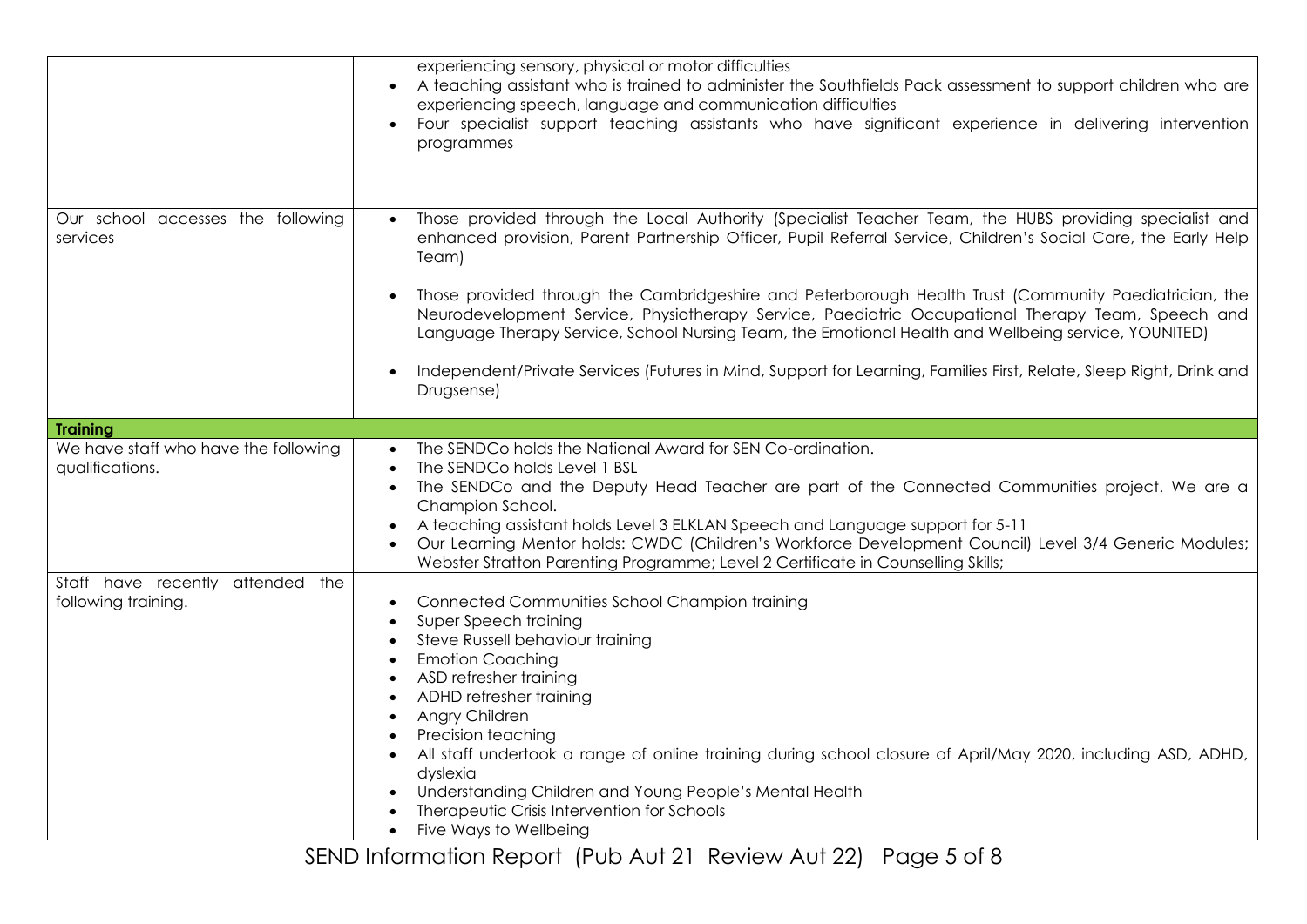|                                                                                                                                     | Teaching Strategies and Tips in Creating a Dyslexia Friendly Learning Environment<br>$\bullet$                                                                                                                                                                                                                                                                                                                                                                                                                     |
|-------------------------------------------------------------------------------------------------------------------------------------|--------------------------------------------------------------------------------------------------------------------------------------------------------------------------------------------------------------------------------------------------------------------------------------------------------------------------------------------------------------------------------------------------------------------------------------------------------------------------------------------------------------------|
| We plan to undertake the following<br>training/<br>disability<br>awareness<br>sessions(s).                                          | Drawing and Talking intervention<br>$\bullet$<br>Supporting children with dyscalculia                                                                                                                                                                                                                                                                                                                                                                                                                              |
| <b>Accessibility</b>                                                                                                                |                                                                                                                                                                                                                                                                                                                                                                                                                                                                                                                    |
| We provide the following to ensure<br>that all children in our school can<br>access all of the activities offered.                  | Activities are open to all unless targeted at specific age groups. If a situation arises where an intensive level of support<br>is needed, we will discuss this with parents on an individual basis. We believe Orton Wistow Primary School is a unique<br>community, creating and supporting life-enhancing opportunities for all.                                                                                                                                                                                |
| We enable children to access all<br>activities by                                                                                   | Providing a fully accessible environment which values and includes all pupils, staff, parents and visitors regardless of<br>their education, physical, sensory, social, spiritual, emotional and cultural needs.                                                                                                                                                                                                                                                                                                   |
|                                                                                                                                     | We challenge negative attitudes about disability and accessibility through a culture of awareness, tolerance and<br>inclusion.                                                                                                                                                                                                                                                                                                                                                                                     |
| We involve parents and carers in the<br>planning by                                                                                 | Liaising with parents at the point of transfer or when SEND has been identified to consider changes which may be<br>required to ensure equal access.                                                                                                                                                                                                                                                                                                                                                               |
| Parents and carers can give their feedback by;                                                                                      |                                                                                                                                                                                                                                                                                                                                                                                                                                                                                                                    |
|                                                                                                                                     | Contribution to the APDR review (termly)<br>$\bullet$<br>Termly parent consultations<br>$\bullet$<br>Half termly parent questionnaires<br>$\bullet$<br>Feedback forms given at regular intervals<br>$\bullet$<br>Opportunity to meet with SENDCo at any time<br>$\bullet$<br>Opportunity to meet with the Headteacher<br>$\bullet$<br>Opportunity to discuss a report received by an external agency or professional<br>$\bullet$<br>Contributing to the writing and review of the Education, Health and Care Plan |
| Parents/carers can make a complaint by                                                                                              |                                                                                                                                                                                                                                                                                                                                                                                                                                                                                                                    |
|                                                                                                                                     | Following the School's Complaints Procedure outlined on the school website.<br>$\bullet$<br>Making an appointment to see either the class teacher, SENDCo or the Headteacher<br>$\bullet$                                                                                                                                                                                                                                                                                                                          |
| <b>Transitions</b>                                                                                                                  |                                                                                                                                                                                                                                                                                                                                                                                                                                                                                                                    |
| The following<br>arrangements help<br>children and their parents/ carers to<br>make a successful transfer to our<br>setting/school. | Children visit the school several times during the summer term preceding the start of their Reception year<br>$\bullet$<br>Staff make visits or hold telephone conferences to pre-school settings to liaise with keyworkers<br>Staff do a home visit or telephone conference to meet the child and their family in their own environment prior<br>to them starting school<br>Additional visits are organised for individual children where it is considered necessary and helpful                                  |

SEND Information Report (Pub Aut 21 Review Aut 22) Page 6 of 8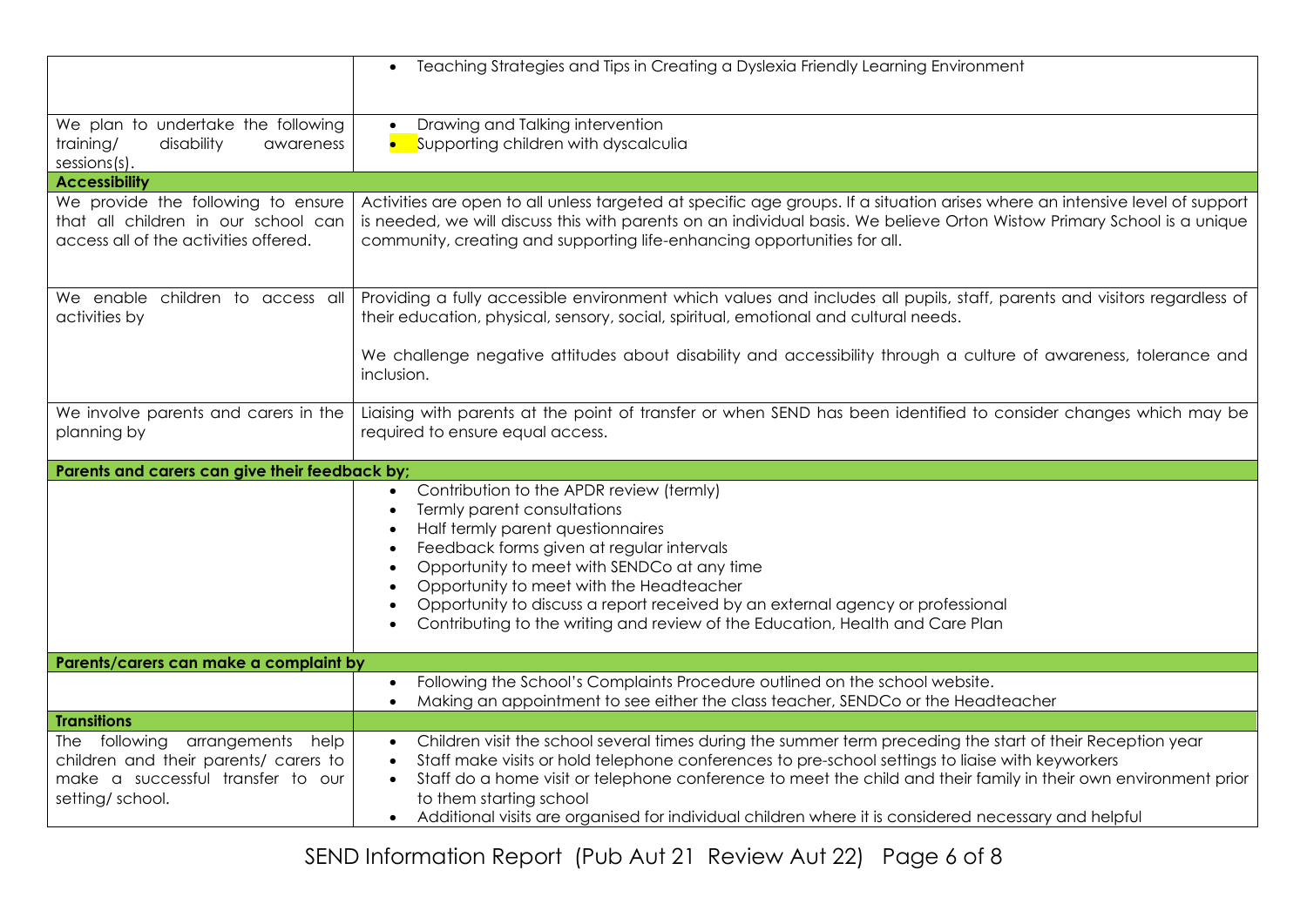|                                                                                                                                                  | Transition meetings with SENCo from current setting, receiving setting, parent/carers and any other<br>appropriate professionals, for children who have SEND<br>Photo books of the setting and key staff<br>Provide information to children and families about starting a new school<br>School prospectus and website is available<br>$\bullet$<br>Home/school agreement<br>$\bullet$<br>School directory - a guide for parents about what your child experiences at our school<br>Liaison with the child's previous school and transfer of records if they are transferring mid-year |
|--------------------------------------------------------------------------------------------------------------------------------------------------|---------------------------------------------------------------------------------------------------------------------------------------------------------------------------------------------------------------------------------------------------------------------------------------------------------------------------------------------------------------------------------------------------------------------------------------------------------------------------------------------------------------------------------------------------------------------------------------|
| We prepare children to make their<br>next move by                                                                                                | Arranging for staff from the receiving schools to visit children at our school<br>$\bullet$<br>Transition meetings are held with the Y6 teacher and secondary school staff, and SENDCo where appropriate<br>SENDCo transfers relevant information to the receiving schools SENDCo/Learning Support Leader<br>The children complete transition units<br>Liaising with the child's receiving school and transferring relevant school information if they are transferring<br>mid-year<br>Some children benefit from having additional visits to their new school                        |
| <b>Resource Allocation</b>                                                                                                                       |                                                                                                                                                                                                                                                                                                                                                                                                                                                                                                                                                                                       |
| Our SEND budget is allocated<br>according to<br>Funding is matched to SEND by<br>Our decision making process when<br>matching support to need is | School resources are allocated and matched to pupils' SEN needs through careful planning and monitoring by the<br>class teacher, SENDCO and the Senior Leadership team.                                                                                                                                                                                                                                                                                                                                                                                                               |
| Parents/ carers are involved through                                                                                                             | If your child has an ECHP then these will be reviewed at appropriate intervals throughout the year. Other opportunities<br>can be arranged by appointment.<br>These discussions can include the allocation of resources.                                                                                                                                                                                                                                                                                                                                                              |
| <b>Contact Details</b>                                                                                                                           |                                                                                                                                                                                                                                                                                                                                                                                                                                                                                                                                                                                       |
| Your first point of contact is                                                                                                                   | Mr Simon Eardley (Headteacher)                                                                                                                                                                                                                                                                                                                                                                                                                                                                                                                                                        |
| Our SEND Co-ordinator is                                                                                                                         | Mrs Linda Harries                                                                                                                                                                                                                                                                                                                                                                                                                                                                                                                                                                     |
| Other people in our setting/ school<br>who might be contacted include                                                                            | Mrs Jackie Johnson - Learning Mentor<br>Mrs Rosie MacColl-Specialist TA for S< and OT and Assistant SENCo<br>Mr Adam Green - SEND Governor                                                                                                                                                                                                                                                                                                                                                                                                                                            |
| External<br>support<br>services<br>for<br>information/advice are                                                                                 | SEND Information Advice Support Service - Tel. 01733 863979<br>$\bullet$<br>email pps@peterborough.gov.uk<br>Educational Psychology Open Access Consultation Service - Tel. 01733 863689<br>City Council Website http://www.peterborough.gov.uk/education                                                                                                                                                                                                                                                                                                                             |
|                                                                                                                                                  | Marion Deeley - LA Parent Partnership Officer                                                                                                                                                                                                                                                                                                                                                                                                                                                                                                                                         |

SEND Information Report (Pub Aut 21 Review Aut 22) Page 7 of 8